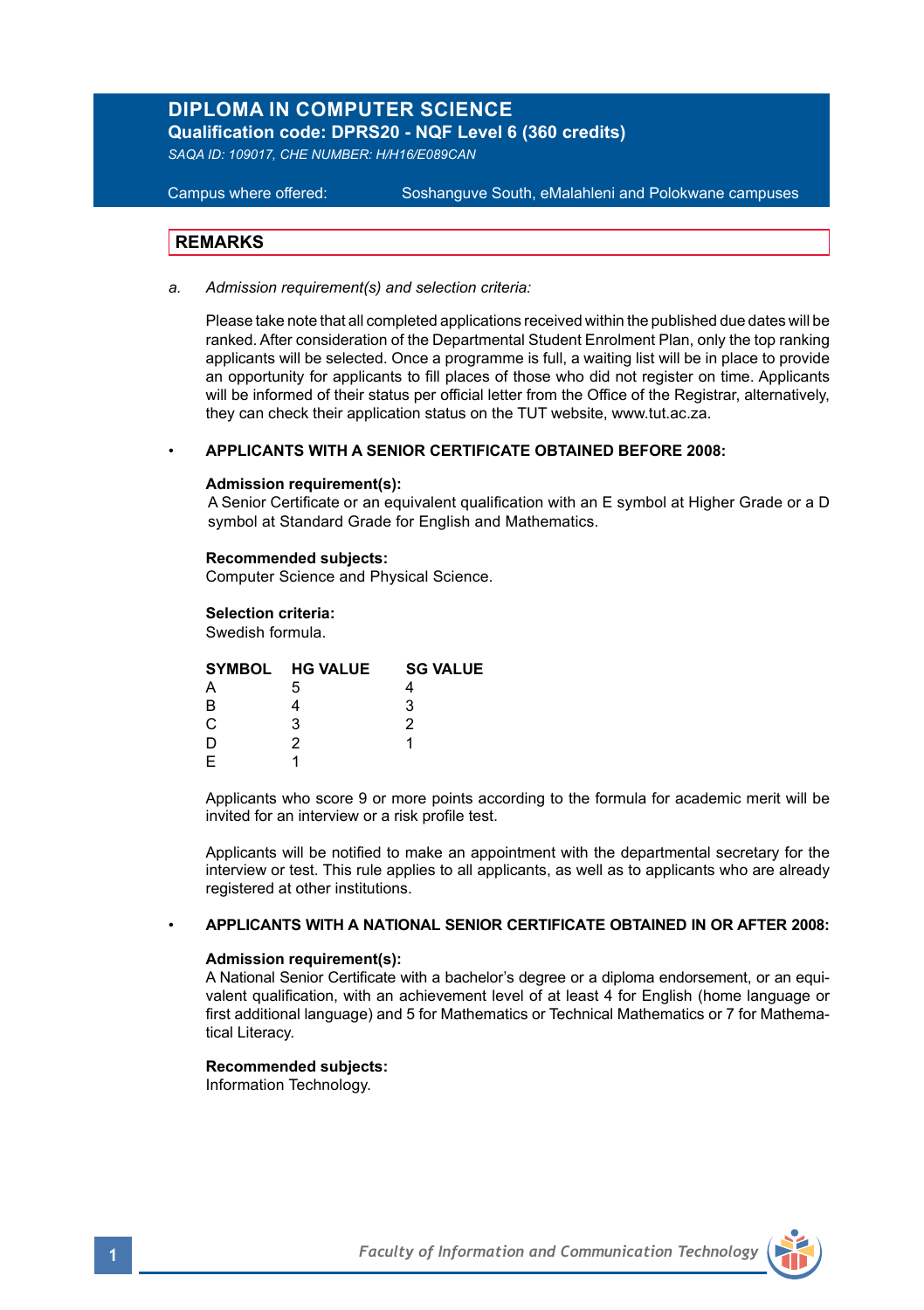### **Selection criteria:**

**For 2021:** To be considered for this qualification, applicants must have an Admission Point Score (APS) of at least **26** (with Mathematics or Technical Mathematics) or **28** (with Mathematical Literacy). Applicants with a score of **23** (with Mathematics or Technical Mathematics) or **25** (with Mathematical Literacy) will be considered for the extended programme. Life Orientation is excluded for APS calculation.

**As from 2022**: To be considered for this qualification, applicants must have an Admission Point Score (APS) of at least **26** (with Mathematics or Technical Mathematics) or **28** (with Mathematical Literacy). Applicants with a score of **23** (with Mathematics or Technical Mathematics) or **25** (with Mathematical Literacy) will be considered for the extended programme. Life Orientation is excluded for APS calculation. Candidates who successfully completed the National Diploma: Information Technology (Extended) might also be considered.

#### **Assessment procedures:**

No further assessment will be done. Applicants who achieve the minimum APS will be considered until the programme complement is full.

### **• APPLICANTS WITH A NATIONAL CERTIFICATE (VOCATIONAL):**

#### **Admission requirement(s):**

**For 2021:** To be considered for this qualification, applicants must have an Admission Point Score (APS) of at least **26** (with Mathematics) or **28** (with Mathematical Literacy). Applicants with a score of **23** (with Mathematics) or **25** (with Mathematical Literacy) will be considered for the extended programme. Life Orientation is excluded for APS calculation.

**As from 2022:** To be considered for this qualification, applicants must have an Admission Point Score (APS) of at least **26** (with Mathematics) or **28** (with Mathematical Literacy). Applicants with a score of **23** (with Mathematics) or **25** (with Mathematical Literacy) will be considered for the extended programme. Life Orientation is excluded for APS calculation. Candidates who successfully completed the National Diploma: Information Technology (Extended) might also be considered.

#### **Selection criteria:**

To be considered for this qualification, applicants must have an Admission Point Score (APS) of at least **26** (with Mathematics) or **28** (with Mathematical Literacy). Applicants with a score of **23** (with Mathematics) or **25** (with Mathematical Literacy) will be considered for the extended programme. Life Orientation is excluded for APS calculation.

#### **Assessment procedures:**

No further assessment will be done. Applicants who achieve the minimum APS will be considered until the programme complement is full.

### • **APPLICANTS WITH A NATIONAL N CERTIFICATE AS PUBLISHED IN NATED 191: (NQF LEVEL 4):**

#### **Admission requirement(s):**

A National Senior Certificate and a National N Certificate as published in Nated 191: N3 (NQF Level 4) issued by both the Department of Higher Education (DHET) and the Council for Quality Assurance in General and Further Education and Training (Umalusi), with at least 50% for English (APS of 4) and 60% for Mathematics N3 (APS of 5).

- *b. Recognition of Prior Learning (RPL), equivalence and status:* See Chapter 30 of Students' Rules and Regulations.
- *c. Intake for the qualification:*  January only.
- *d. Minimum duration:* Three years.

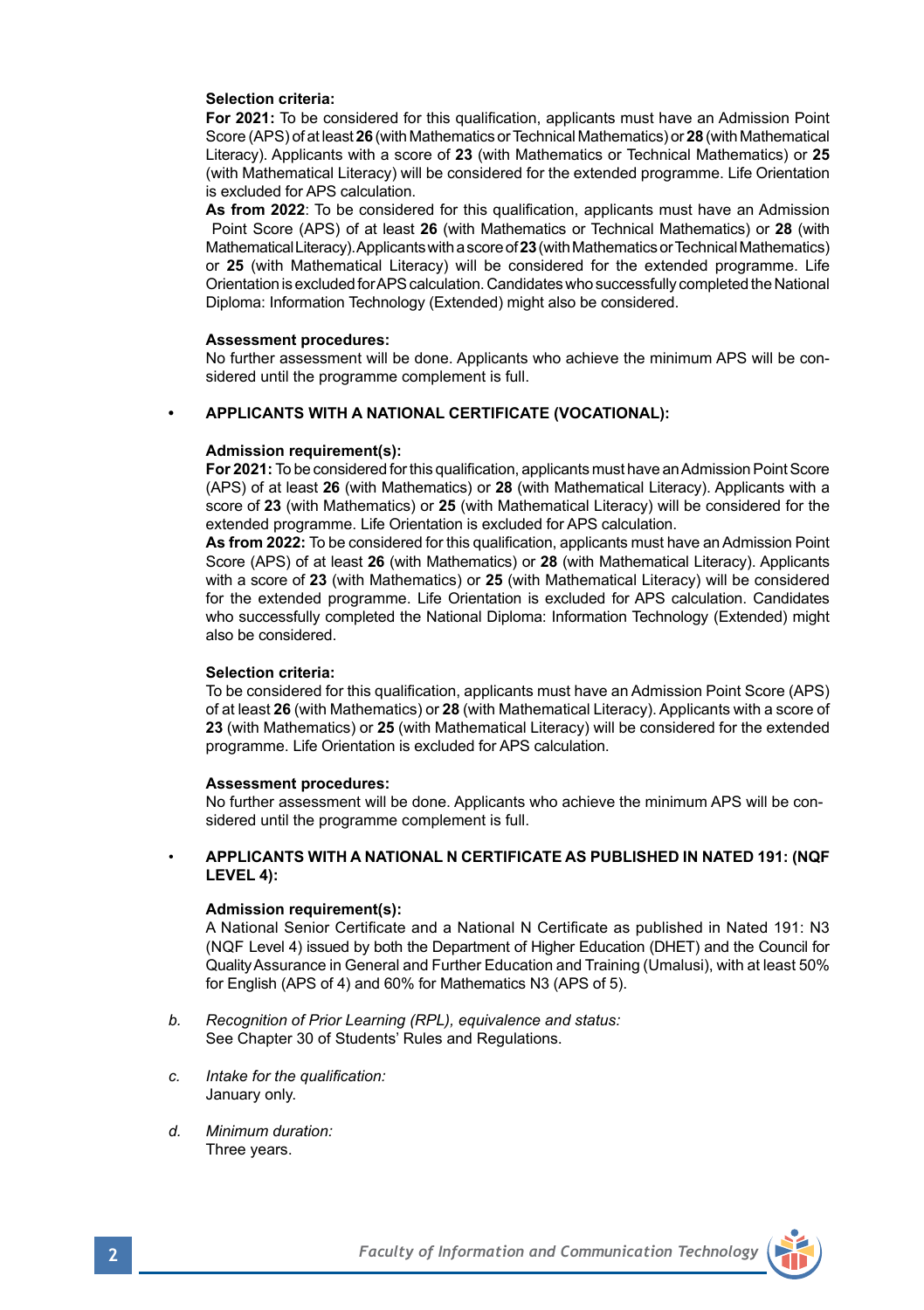- *e. Presentation:*  Day classes. Classes and assessments take place during the week and on Saturdays.
- *f. Exclusion and readmission:* See Chapter 2 of Students' Rules and Regulations.
- *g. Work-Integrated Learning:* See Chapter 5 of Students' Rules and Regulations.

|                                          | <b>CURRICULUM</b>                                                                                                    |                          |                              |                                                                                                                                   |  |
|------------------------------------------|----------------------------------------------------------------------------------------------------------------------|--------------------------|------------------------------|-----------------------------------------------------------------------------------------------------------------------------------|--|
| <b>FIRST YEAR</b>                        |                                                                                                                      |                          |                              |                                                                                                                                   |  |
| <b>CODE</b>                              | <b>MODULE</b>                                                                                                        | <b>NOF-L</b>             | <b>CREDIT</b>                | <b>PREREQUISITE MODULE(S)</b>                                                                                                     |  |
| 16P105X                                  | <b>Communication for Academic</b><br>Purposes                                                                        | (5)                      | (10)                         |                                                                                                                                   |  |
| <b>INF125D</b>                           | Information Literacy (block<br>module)                                                                               | (5)                      | (3)                          |                                                                                                                                   |  |
| <b>LFS125X</b>                           | Life Skills (block module)                                                                                           | (5)                      | (2)                          |                                                                                                                                   |  |
| <b>FIRST SEMESTER</b>                    |                                                                                                                      |                          |                              |                                                                                                                                   |  |
| CFA115D<br>COH115D<br>PPA115D            | <b>Computing Fundamentals A</b><br><b>Computational Mathematics</b><br>Principles of Programming A                   | (5)<br>(5)<br>(5)        | (15)<br>(15)<br>(15)         |                                                                                                                                   |  |
| <b>SECOND SEMESTER</b>                   |                                                                                                                      |                          |                              |                                                                                                                                   |  |
| CFB115D<br>DCT115D<br>PPB115D<br>WEB115D | <b>Computing Fundamentals B</b><br><b>Discrete Structures</b><br>Principles of Programming B<br><b>Web Computing</b> | (5)<br>(5)<br>(5)<br>(5) | (15)<br>(15)<br>(15)<br>(15) | <b>Computing Fundamentals A</b><br><b>Computational Mathematics</b><br>Principles of Programming A<br>Principles of Programming A |  |
| TOTAL CREDITS FOR THE FIRST YEAR:        |                                                                                                                      |                          | 120                          |                                                                                                                                   |  |
| <b>SECOND YEAR</b>                       |                                                                                                                      |                          |                              |                                                                                                                                   |  |
| <b>CODE</b>                              | <b>MODULE</b>                                                                                                        | <b>NOF-L</b>             | <b>CREDIT</b>                | <b>PREREQUISITE MODULE(S)</b>                                                                                                     |  |
| <b>FIRST SEMESTER</b>                    |                                                                                                                      |                          |                              |                                                                                                                                   |  |
| ADS216D<br>CAO216D                       | <b>Advanced Discrete Structures</b><br>Computer Architecture and<br>Organisation                                     | (6)<br>(6)               | (15)<br>(15)                 | <b>Discrete Structures</b>                                                                                                        |  |
| DTP216D<br>OOP216D                       | <b>Database Principles</b><br><b>Object-Oriented Programming</b>                                                     | (6)<br>(6)               | (15)<br>(15)                 | Principles of Programming B                                                                                                       |  |

### **SECOND SEMESTER**

| AOP216D | Advanced Object-Oriented                    | (6) | (15) | Object-Oriented Programming |
|---------|---------------------------------------------|-----|------|-----------------------------|
| ISC216D | Programming<br><b>Information Security</b>  | (6) | (15) |                             |
| ORS216D | <b>Operating Systems</b>                    | (6) | (15) |                             |
| SEF216D | Software Engineering<br><b>Fundamentals</b> | (6) | (15) |                             |
|         | TOTAL CREDITS FOR THE SECOND YEAR:          |     | 120  |                             |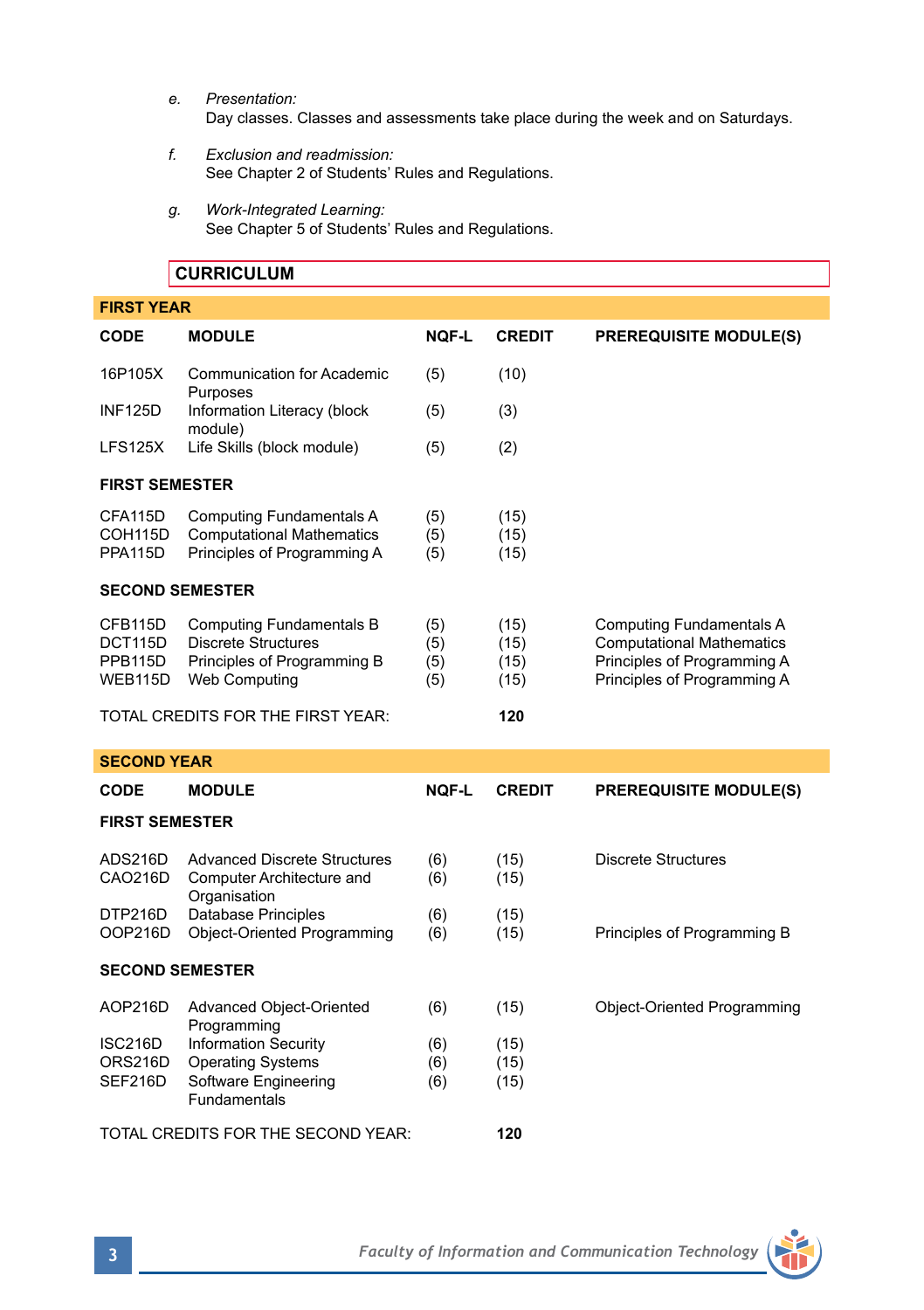|                                                                                                                                                                                                                                                                                                                                                                                                                                                                                                                                                                                      | WOC316D Work-Integrated Learning                             | (6) | (60) | Internet Programming<br><b>Mobile Computing</b><br>Software Project<br>Web Server Management or<br>Database Programming or<br><b>Distributed Systems</b>                                                                        |
|--------------------------------------------------------------------------------------------------------------------------------------------------------------------------------------------------------------------------------------------------------------------------------------------------------------------------------------------------------------------------------------------------------------------------------------------------------------------------------------------------------------------------------------------------------------------------------------|--------------------------------------------------------------|-----|------|---------------------------------------------------------------------------------------------------------------------------------------------------------------------------------------------------------------------------------|
|                                                                                                                                                                                                                                                                                                                                                                                                                                                                                                                                                                                      | TOTAL CREDITS FOR THE THIRD YEAR:                            |     | 120  |                                                                                                                                                                                                                                 |
|                                                                                                                                                                                                                                                                                                                                                                                                                                                                                                                                                                                      | TOTAL CREDITS FOR THE QUALIFICATION:                         |     | 360  |                                                                                                                                                                                                                                 |
|                                                                                                                                                                                                                                                                                                                                                                                                                                                                                                                                                                                      | <b>MODULE INFORMATION (OVERVIEW OF SYLLABUS)</b>             |     |      |                                                                                                                                                                                                                                 |
|                                                                                                                                                                                                                                                                                                                                                                                                                                                                                                                                                                                      | of publication, the syllabus content was defined as follows: |     |      | The syllabus content is subject to change to accommodate industry changes. Please note that a more detailed<br>syllabus is available at the Department or in the study guide that is applicable to a particular module. At time |
| $\mathbf{A}$                                                                                                                                                                                                                                                                                                                                                                                                                                                                                                                                                                         |                                                              |     |      |                                                                                                                                                                                                                                 |
| <b>ADVANCED DISCRETE STRUCTURES (ADS216D)</b><br><b>1 X 3-HOUR PAPER</b><br>(Module custodian: Department of Computer Science)<br>This Module is meant to help students develop their mathematical foundations necessary for more special-<br>ised modules in Computer Science, including data structures, algorithms, graphs and trees, and discrete<br>probability. After completion of this module, students will have learnt the mathematical expertise required for<br>an in-depth study of the science and technology of the computer age. (Total tuition time: not available) |                                                              |     |      |                                                                                                                                                                                                                                 |
|                                                                                                                                                                                                                                                                                                                                                                                                                                                                                                                                                                                      | ADVANCED OBJECT-ORIENTED PROGRAMMING (AOP216D)               |     |      | <b>1 X 4-HOUR COMPUTER-BASED</b>                                                                                                                                                                                                |

**CODE MODULE NQF-L CREDIT PREREQUISITE MODULE(S)**

INT316D Internet Programming (6) (15) Advanced Object-Orientated

MOB316D Mobile Computing (6) (15) Advanced Object-Orientated

DBP316D Database Programming (6) (15) Database Principles<br>DIS316D Distributed Systems (6) (15)

SWP316D Software Project (6) (15)

**plus one of the following modules:**

Distributed Systems (6) WEM316D Web Server Management (6) (15) Programming

**Programming** 

Programming<br>Advanced Obiect-Orientated

*(Module custodian: Department of Computer Science)*  This Advanced Object-oriented Programming module covers advanced concepts of object-orientated programming using the Java language. The module builds upon the knowledge and skills obtained in the "Objectoriented Programming" module offered in the first semester of the second year. The focus of this module is to introduce students to advanced object oriented programming concepts in Java such as data structures (lists and queues), multithreading, database connectivity and client-server applications. The student will be able to apply his/her knowledge of these advanced programming concepts to the problems arising in the software industry. (Total tuition time: not available)



**THIRD YEAR** 

**FIRST SEMESTER**

**SECOND SEMESTER**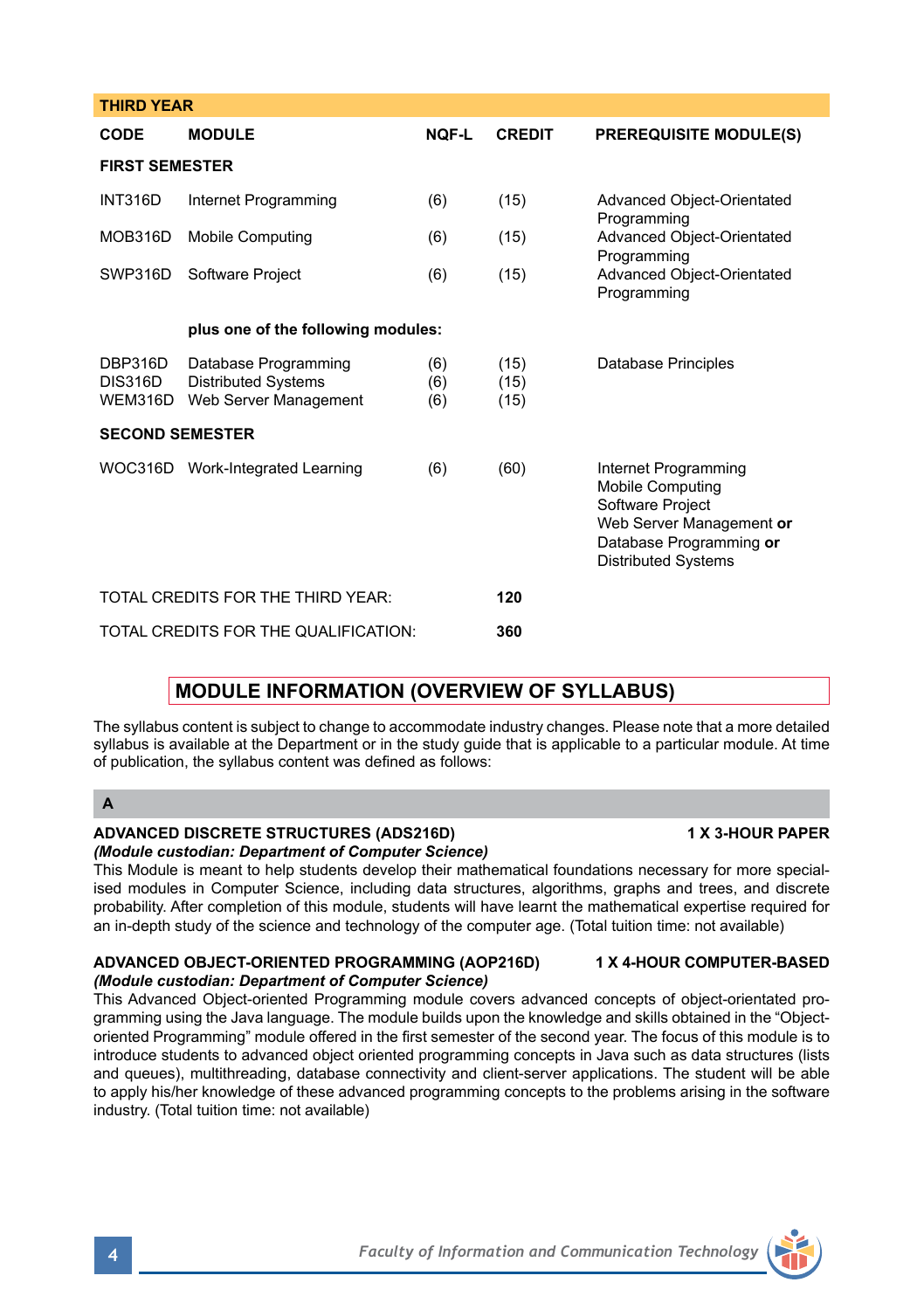### **COMMUNICATION FOR ACADEMIC PURPOSES (16P105X) 1 X 3-HOUR PAPER** *(Module custodian: ICT First Years' and Foundation Unit)*

This module applies a variety of listening and note taking skills for academic and professional purposes, different reading strategies appropriate to the purpose for reading in both an academic and professional environment, composes a selection of written texts related to a specific field of study. Plan, draft, revise and edit written work for clarity, coherence, style and appropriateness. (Total tuition time: not available)

# **COMPUTATIONAL MATHEMATICS (COH115D)** 1 X 3-HOUR PAPER

## *(Module custodian: Department of Computer Science)*

The focus of this module is to teach students mathematical reasoning which will be necessary to solve complex programming problems in other modules. The theoretical knowledge obtained from this module is expected to develop students to solve real world computer systems challenges by applying logic from a mathematical perspective relating to computer applications. (Total tuition time: not available)

### **COMPUTER ARCHITECTURE AND ORGANISATION (CAO216D) 1 X 3-HOUR COMPUTER-BASED** *(Module custodian: Department of Computer Systems Engineering)*

The focus of this module is to introduce students to microcontroller principles and their applications. The module covers the design, development, and construction of microcontroller applications. After completion, the student must be able to design circuitry and develop software to complete a functioning microcontroller application. (Total tuition time: not available)

# **COMPUTING FUNDAMENTALS A (CFA115D)** 1 X 3-HOUR PAPER

# *(Module custodian: End User Computing Unit)*

The focus of this module is to lay the foundation for the design and implementation of computer programming solutions on different platforms, including the web and mobile devices by enabling students to gain basic computer professional skills in the area of computer structure, operating systems, security and computer professional practice. (Total tuition time: not available)

# **COMPUTING FUNDAMENTALS B (CFB115D) 1 X 3-HOUR PAPER**

# *(Module custodian: End User Computing Unit)*

This module prepares the student to apply programming and software engineering principles to provide solutions to a range of problems emanating from the IT industry. The focus of this module is to lay the foundation for the design and implementation of computer programming solutions on different platforms, including the web and mobile devices. The student will be able to apply his/her knowledge of concepts and principles relating to information systems, databases, systems analysis, system's requirements, IT project justification and internet (web). (Total tuition time: not available)

## **D**

## **DATABASE PRINCIPLES (DTP216D) 1 X 4-HOUR COMPUTER-BASED**

*(Module custodian: Department of Computer Science)* 

The focus of this module is to lay the foundation for the design and implementation of database programming solutions on different platforms, including the web and mobile devices. The student will be able to apply his/ her knowledge of database concepts such as data insertion and data selection (data retrieval), database normalisation to solve database related problems arising in the software industry. (Total tuition time: not available)

## **DATABASE PROGRAMMING (DBP316D) 1 X 4-HOUR COMPUTER-BASED**

## *(Module custodian: Department of Computer Science)*

This module is aimed at preparing students to design and implement databases on different platforms using PL/SQL programming techniques in order to provide solution to a range of business problems in the IT industry. The module builds upon theoretical knowledge and skills obtained in "Database Systems" module offered in second year, first semester. The student will be able to apply his/her knowledge of design and implementation of database programming solutions based on PL/SQL programming techniques. (Total tuition time: not available)

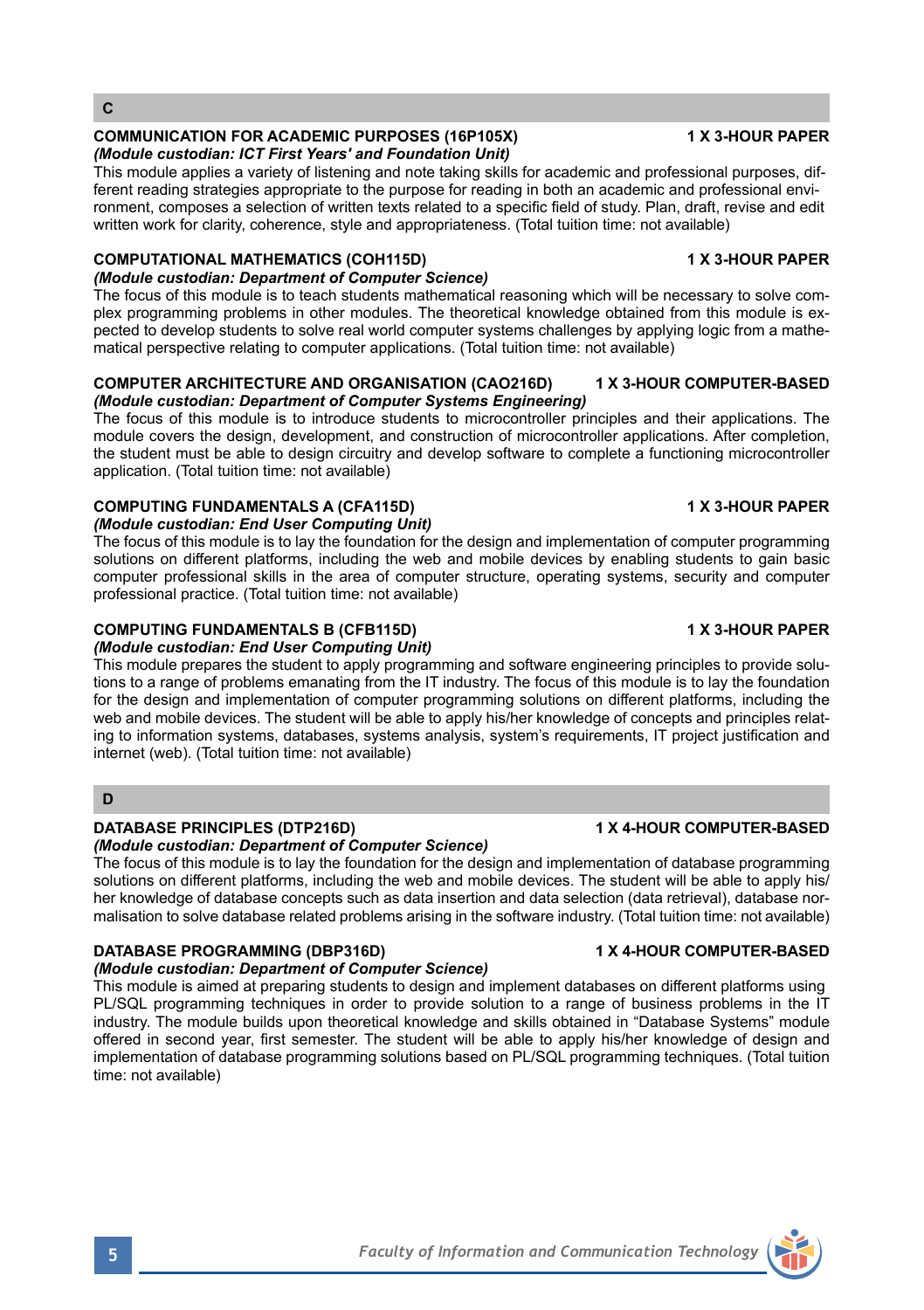## **DISCRETE STRUCTURES (DCT115D) 1 X 3-HOUR PAPER**

## *(Module custodian: Department of Computer Science)*

The focus of this module is to teach students notations used in Discrete Structures related to Computer Science. The module will teach the rudiments of elementary mathematical reasoning which will be necessary to solve complex programming problems in other modules. The student will be able to apply his/her knowledge of discrete structures principles, algorithms, number theory and cryptography to the problems arising in the software industry. (Total tuition time: not available)

## **DISTRIBUTED SYSTEMS (DIS316D) 1 X 3-HOUR PAPER**

## *(Module custodian: Department of Computer Science)*

This module prepares the student to apply the concepts and applications of any computer networks. The student will be able to apply his/her knowledge of basic network concepts such as LAN design, WAN design, troubleshooting, implement networks and network connectivity. The technical knowledge obtained in this module together with the communication skills and presentation skill will prepare the students for the work place. Graduates should have the ability to make effective presentations to a range of audiences about technical problems and their solutions. (Total tuition time: not available)

#### **I**

## **INFORMATION LITERACY (INF125D)** CONTINUOUS ASSESSMENT

## *(Module custodian: Directorate of Library and Information Services)*

The purpose for this module is to provide students with an introduction to the competencies required to be an effective student at university. It aims to empower students with the skills, knowledge, abilities and attitudes required to address academic challenges in a proactive and meaningful way. (Total tuition time: not available)

## **INFORMATION SECURITY (ISC216D) 1 X 3-HOUR PAPER**

## *(Module custodian: Department of Information Technology)*

This module prepares the student to apply the concepts and applications of basic computer security. The module will contribute to knowledge of CIA (Confidentiality, Integrity, Availability), concepts of risk, threats, vulnerabilities, and attack vectors, authentication and authorisation, access control (mandatory vs. discretionary), concept of trust and trustworthiness, ethics (responsible disclosure), and skills such as fundamentals of authentication servers configuration, configuration of firewalls and basic security tools testing. The technical knowledge obtained in this module together with the communication skills and presentation skill will prepare the students for the work place. (Total tuition time: not available)

# **INTERNET PROGRAMMING (INT316D) 1 X 4-HOUR COMPUTER-BASED**

## *(Module custodian: Department of Computer Science)*

This module prepares the student to apply programming and software engineering principles to provide solutions to a range of problems emanating from the IT industry. The focus of this module is to lay the foundation for the design and implementation of internet applications using JEE components for a web container. The student will be able to apply his/her knowledge of advanced programming concepts such as MVC design pattern, Servlets, Java Server Pages, Expression Language and Java Standard Tag Library (JSTL) to the problems arising in the software industry. (Total tuition time: not available)

### **L**

# **LIFE SKILLS (LFS125X) CONTINUOUS ASSESSMENT**

## *(Module custodian: Directorate of Student Development and Support)*

The purpose for this module is to provide students with an introduction to the competencies required to be an effective student at university. It aims to empower students with the skills, knowledge, abilities and attitudes required to address academic challenges in a proactive and meaningful way. (Total tuition time: not available)

## **M**

## **MOBILE COMPUTING (MOB316D) 1 X 4-HOUR COMPUTER-BASED**

*(Module custodian: Department of Computer Science)*  This module prepares the student to apply mobile computing principles to provide solutions to a range of problems emanating from the IT industry. The focus of this module is to lay the foundation for the design and implementation of mobile applications on Google Android Operating System. The student will be able to apply his/her knowledge of basic programming concepts such as Android development platform, Android user interface design and programming; Multi-threading in Android, Android storage techniques; and Location-Based Services and notifications to the problems arising in the software industry. (Total tuition time: not available)

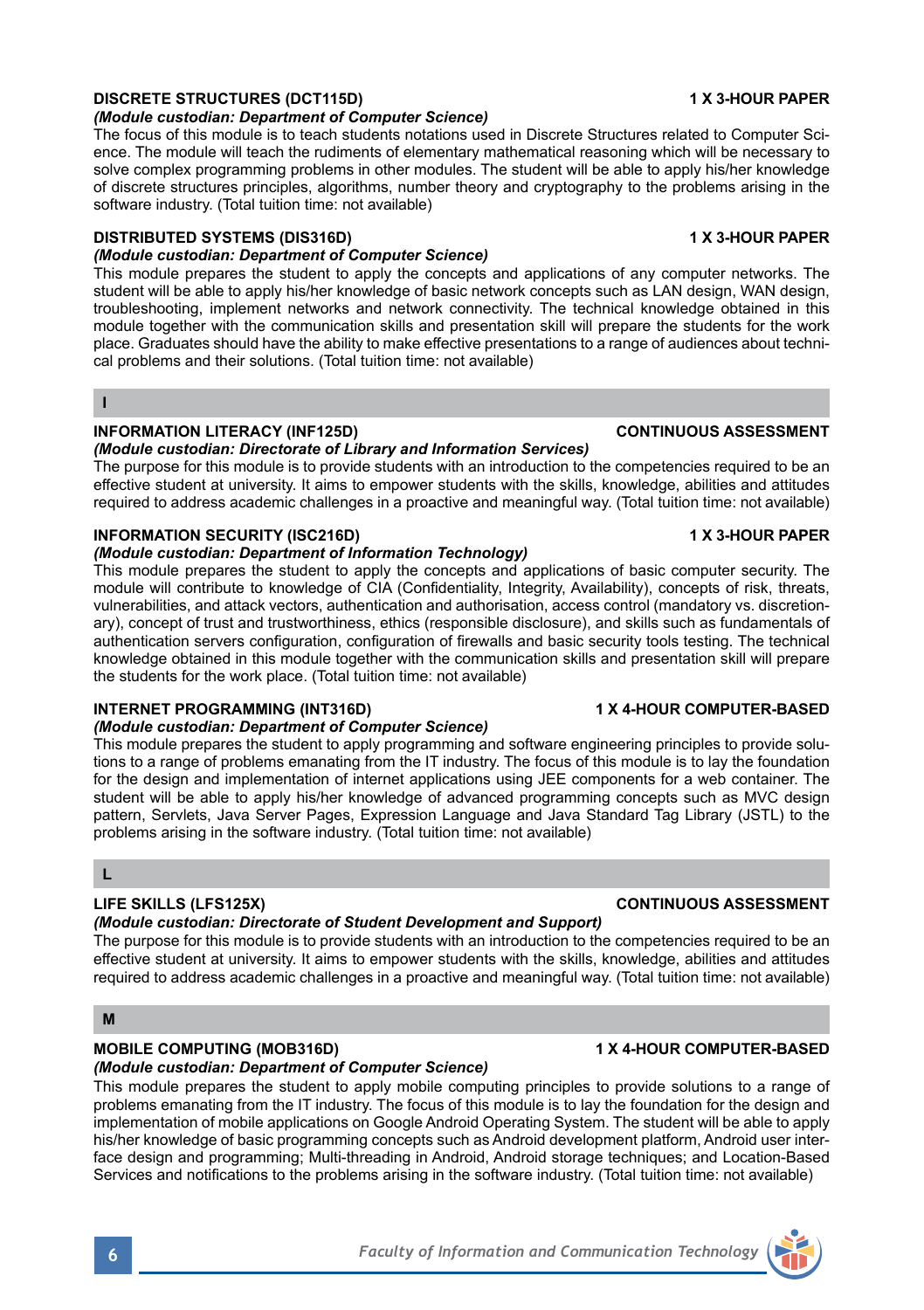## **OBJECT-ORIENTED PROGRAMMING (OOP216D) 1 X 4-HOUR COMPUTER-BASED**

## *(Module custodian: Department of Computer Science)*

This Object-oriented Programming module covers intermediate concepts of object-orientated programming using the Java language. The module builds upon the knowledge and skills obtained in the "Principles of Programming B" module offered in the second semester of the first year. Furthermore, it introduces students to intermediate object oriented programming concepts in Java such as arrays of objects, inheritance, polymorphism, exception handling, files and graphical user interface components. The student will be able to apply his/her knowledge of these advanced programming concepts to the problems arising in the software industry. (Total tuition time: not available)

## **OPERATING SYSTEMS (ORS216D) 1 X 3-HOUR PAPER**

### *(Module custodian: Department of Computer Systems Engineering)*

This module prepares the student to apply operating systems principles to a range of problems emanating from the IT industry. The focus of this module is to introduce students to operating systems principles and their applications. The module covers process management, inter-process communication and synchronisation, memory management, virtual memory, file system management, device management and security. After successful completion of this module, the student must be able to demonstrate a sound knowledge of operating systems aiding them in developing operating systems specific applications and even operating systems themselves. (Total tuition time: not available)

#### **P**

#### **PRINCIPLES OF PROGRAMMING A (PPA115D) 4 X 4-HOUR COMPUTER BASED** *(Module custodian: Department of Computer Science)*

The focus of this module is to introduce students to the basic object oriented programming (OOP) concepts in VB.NET such as the importance of OOP in the software industry, identification of objects from problem statements, relationship between objects and classes, usage of predefined classes in programs, arithmetic operators, data types and their conversion. (Total tuition time: not available)

## **PRINCIPLES OF PROGRAMMING B (PPB115D) 1 X 4-HOUR COMPUTER BASED**

## *(Module custodian: Department of Computer Science)*

This module introduces students to intermediate object oriented programming concepts in VB.NET such as selection control structures, iteration control structures; and manipulation of strings, characters and primitive arrays. (Total tuition time: not available)

## **S**

### SOFTWARE ENGINEERING FUNDAMENTALS (SEF216D) 1X 3-HOUR PAPER *(Module custodian: Department of Computer Science)*

The purpose of the module is to prepare students to apply programming and software engineering principles to provide solutions to a range of problems emanating from the IT industry. The focus of this module is to teach students principles of software engineering with regard to systems analysis, design of software solutions within the context of industry-based problems. Upon completion of this module, a student will be able to develop fault-free software that satisfies user requirements, delivered on time and within budget. (Total tuition time: not available)

## **SOFTWARE PROJECT (SWP316D) PROJECT ASSESSMENT**

## *(Module custodian: Department of Computer Science)*

This module presents students with the opportunity to apply and extend their practical knowledge acquired in other modules completed prior to this one by completing an industry-related Information Technology software project similar to projects found in a workplace environment. It will not only enable students to apply but also appreciate the usefulness of their skills and knowledge acquired thus far in this qualification. The final product of the project should be a three-tier system, with each tier residing/hosted in a separate machine. (Total tuition time: not available)

# **7** *Faculty of Information and Communication Technology*